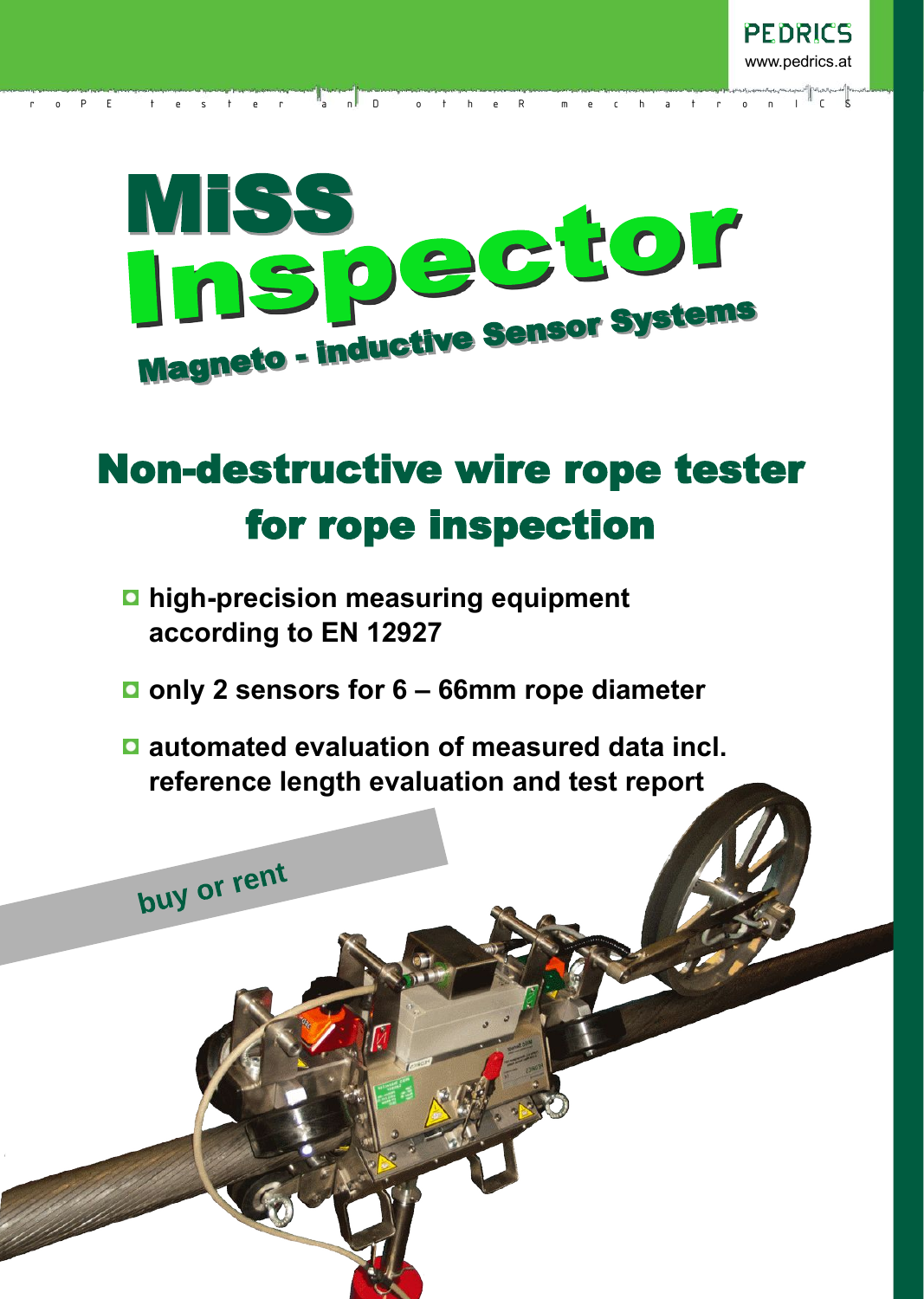## **high precision and comfort**

- short time spans for mounting and dismounting the sensor  $\bullet$
- **Q** wear-free roller guide and measuring coil encased with metal for high damage protection

r o P E t e s t e r a n D o t h e R m e c h a t r o n I C S

- 0,15 to 5m/s testing speed without any configuration
- **O** forward and backward movements of the rope will be detected without falsification of the measured rope length
- **Q** up to 6 measuring channels for separate recordings allow easier search for defects (error rather above or below)
- $\Box$  data transfer via WLAN or cable (LAN Network) up to 100m length
- **Q** automatic saving of the whole measurement chain (i.e. all components used during the measurement)
- $\Box$  digitally signed measurement data no unauthorized data change possible (data security)



testing a guy rope of a transmitter via WLAN

current signal section with automatically evaluated wire breaks and corresponding position data in meters

MISS Viewer - Z:\DateienNoBackup\MissData\laufend\2011-01-21\_VieleDBs-KurzesSeil\_gh.  $\vert x \vert$ cameetx | + Tamerall 8 a 4 | D | **X** MiSS Signals 1998 80000000000000  $=$ Section Event Tr... 50 CH2 + CH3 -> 700 3m 700 7m<sup>r</sup> 708.2m 708.5m 삐 **DB20** .<br>| DB Pos:791,731m, H:-16.4.]<br>| DB Pos:794,833m, H:-21<br>| DB Pos:794,913m, H:-16 DB Pos: 798, 519m, H:-27 DB Pos: 799, 331m, H:-26 Sp DB Pos: 799, 729m, H:-24  $SO \left[ CH1 + CH4 \right]$ DB Pos:802,269m, H:-17 49 DB Pos:802.925m, H:-25 DB Pos:805.235m, H:-14 (b DR PostRO6 413m Ht-25 DR PostROR 667m H DB Post809,667<br>DB Post810,168<br>DB Post811,359<br>DB Post811,600 vs:809,007m, H:-10,<br>Pos:810,168m, H:-21<br>Pos:811,359m, H:-21<br>Pos:811,600m, H:-15<br>Pos:811,825m, H:-20 DB Pos:815,392m, H:-19 49 DB Pos:817, 146m, H:-19 mes and a global declaration of the standard of deliver which in this is an annibility of the internal declaration of the later and a state of the state of the state of the state of the state of the state of the state of t ok | DB ges.: 535 | C: -- | B: 6s8: 250,456m -77,4% | E: 6s8: 1337,687m -51,6%

listing of all detected wire breaks with their exact position at the rope

> overview of a length of rope already tested with distribution of the wire breaks each vertical bar is one wire break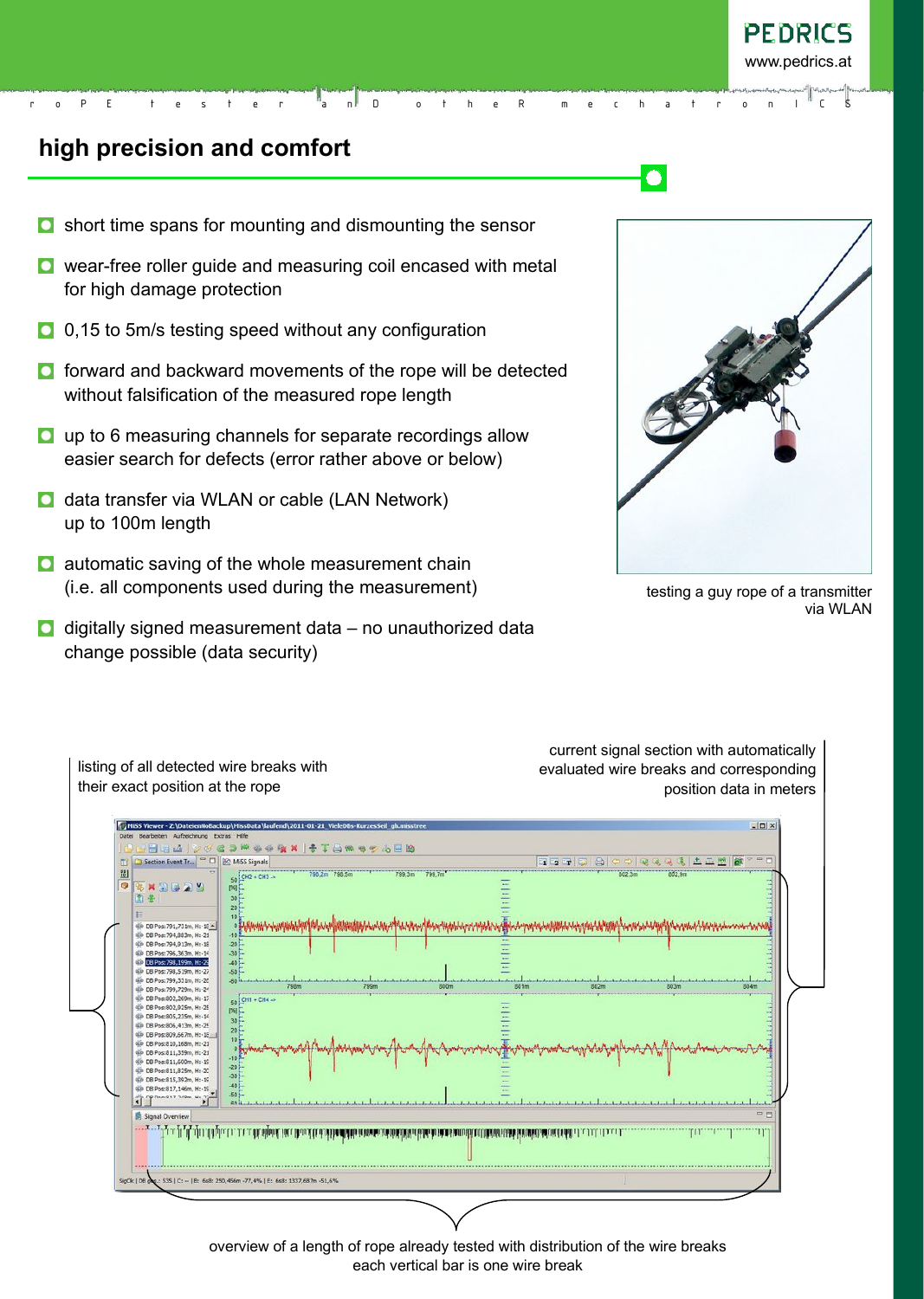## **significant results**

 $\Box$  just one mouse click to get the reference length evaluation including graphic presentation

r o P E t e s t e r a n D o t h e R m e c h a t r o n I C S

**F** range of additionally tolerable wire breaks up to critical limit

 $\bullet$ 

example of freely configurable critical limit of tolerable number of wire breaks e. g. 500 times, 40 times and 6 times of the rope diameter



- **D** automatic creation of test data sheet with interface to text processing for semi-automatic creation of inspection report
- **D** all rope tests and results are saved in a data base the resulting rope history will allow predictions about the life expectancy of the rope
- **D** data base with customer management